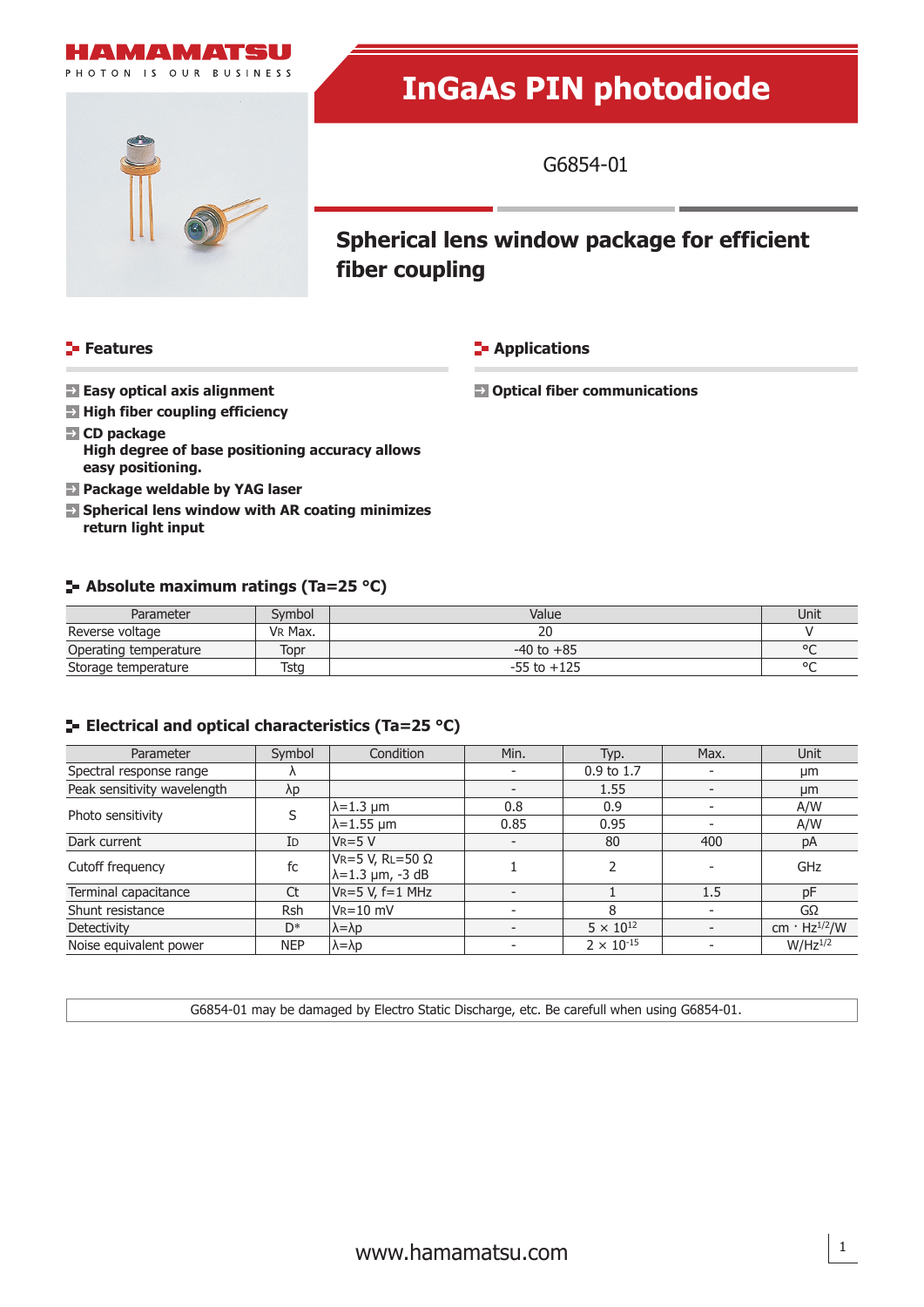

#### **P** Dark current vs. reverse voltage

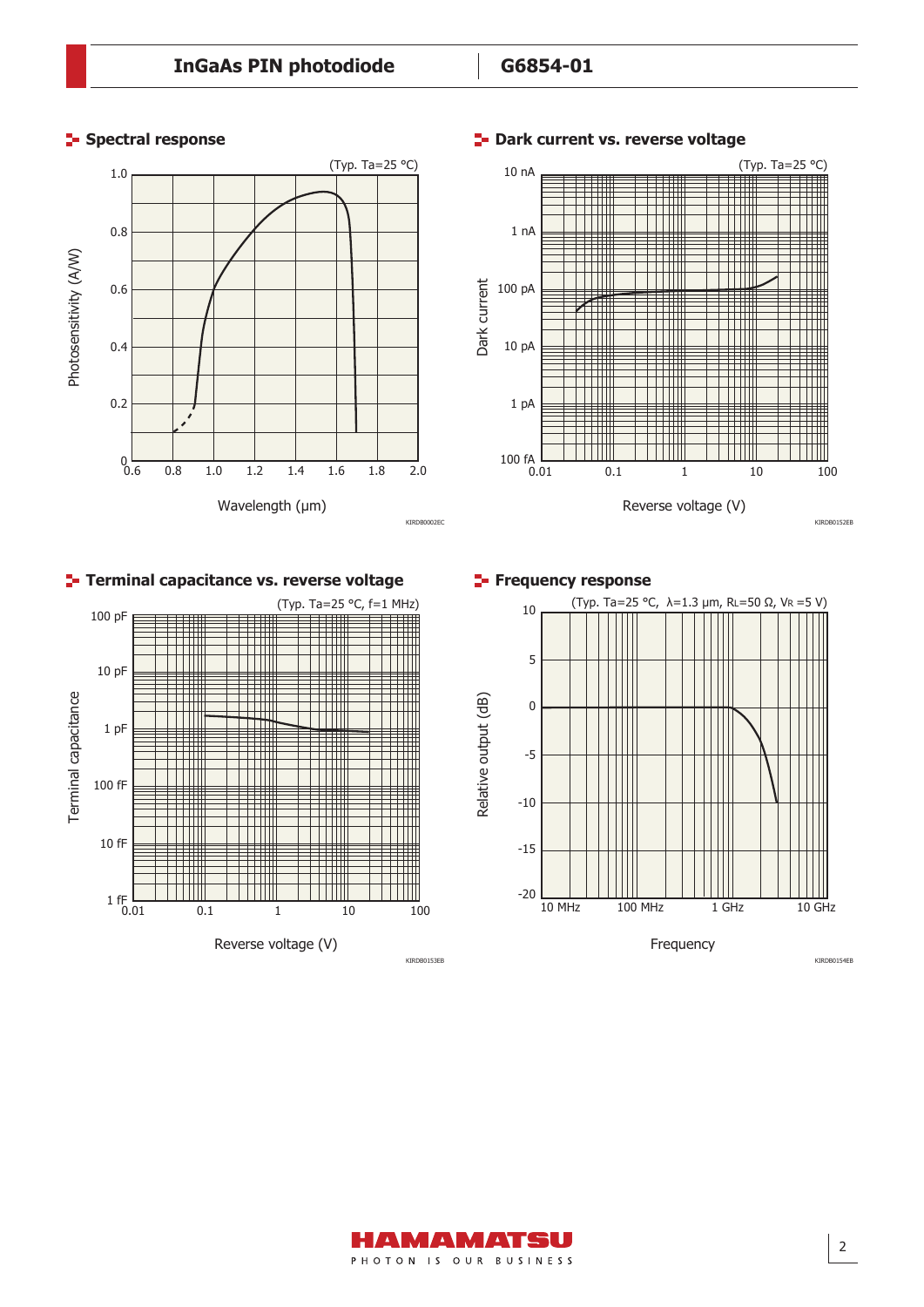

### AMAMATSU PHOTON IS OUR BUSINESS